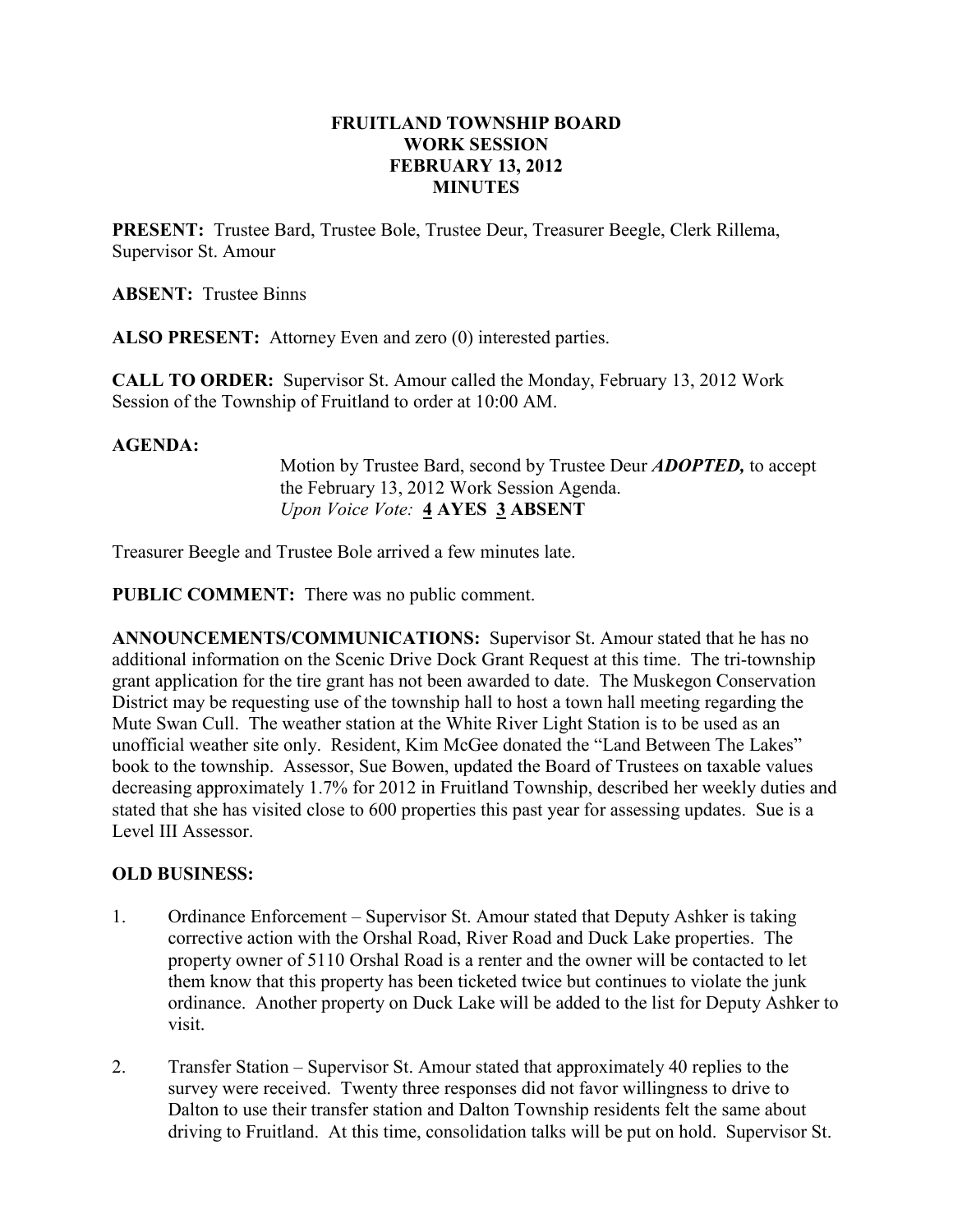Amour did meet with another firm, Chef Container, for sanitation/recycling services and will be making a recommendation at the Monday Regular meeting.

- 3. Marcus Park Lawsuit Attorney Even stated that no new developments have been received to date.
- 4. Civil Infractions Attorney Even prepared Article R11-Municipal Ordinance Violations Bureau, Article R12-Ordinance Enforcement Officer Ordinance and Article R13- Municipal Civil Infractions Procedures. A motion will be prepared for the Monday Regular meeting to adopt all three ordinances with an effective date of August 1, 2012 which will give the staff time to set internal procedures and set the fee schedule for such civil infractions.
- 5. SAXE Drain Recommendations Supervisor St. Amour stated that Drain Commissioner Fisher has not sent his recommendation due to some health issues.
- 6. Sewer Ordinance Attorney Even prepared Article R10-Sewer Connection, Use and Rate Ordinance and a Resolution to establish sanitary sewer usage charges for adoption at the Monday Regular meeting. Trustee Deur inquired about the fee schedule. Attorney Even stated that the Resolution would suffice as we only have one customer at this time. When and if another customer arises, we may want to develop at a fee schedule at that time.
- 7. 2012-13 Budget Discussion Supervisor St. Amour did an overview of the Revenues and Appropriations for Fund 101 and the Additional Funds. He has proposed a  $2\frac{1}{2}\%$ increase in staff wages and elected official wages. Health insurance has been increased 10% due to a suggestion of our current insurance agent. Our Partnership in Neighborhood Safety contract should be slightly down due to our current fiscal year payments that included the purchase of a vehicle which did not happen and will offer yearly renewals versus the current three year contract. Supervisor St. Amour stated that the road project for 2012-13 will exhaust Fund 120 which includes an approximate roll over of 2011-12 of \$140,000.00. The Public Budget Hearing is scheduled for Monday, February 20, 2012 at 7:00 PM.

# NEW BUSINESS:

- 1. Michigan Adventure Request Supervisor St. Amour stated that he had received a request to extend our noise ordinance for a single day in June for Michigan Adventure which will benefit Vicksburg High School. The request will be brought forth by motion at the Monday Regular meeting to extend the noise ordinance until 12:30 AM on June 3, 2012.
- 2. Fence Quote for McMillan Road End Supervisor St. Amour had requested quotes for the fencing. He has received one quote thus far. The other quote is expected in the next day or two. A motion will be prepared for the Monday Regular meeting to have a fence built along the topside of the hill and insert posts down both sides of the hill
- 3. West Michigan Trails and Greenways Coalition Donation Supervisor St. Amour stated that a request for monies to be donated to support a pocket park in memory of Fred